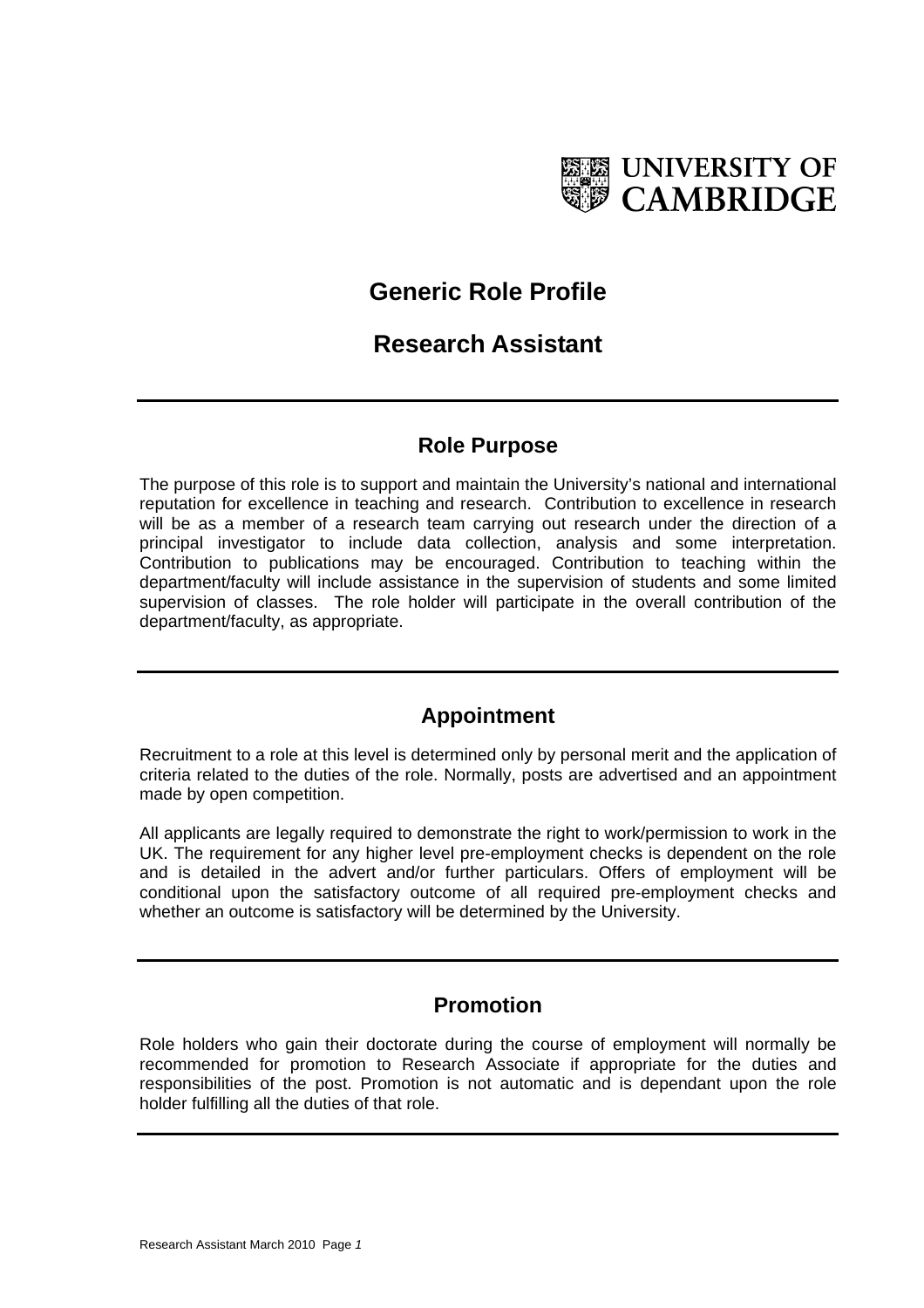## **Main Responsibilities**

| 1              |                                                                                                                                                                                                                                                                                                                                                                                                                                                                                                                                                                                                                                                                                                                                                                                                                                                                                                                                                                                                     |
|----------------|-----------------------------------------------------------------------------------------------------------------------------------------------------------------------------------------------------------------------------------------------------------------------------------------------------------------------------------------------------------------------------------------------------------------------------------------------------------------------------------------------------------------------------------------------------------------------------------------------------------------------------------------------------------------------------------------------------------------------------------------------------------------------------------------------------------------------------------------------------------------------------------------------------------------------------------------------------------------------------------------------------|
|                | Research and scholarship:<br>undertake basic research for example by preparing, setting up, conducting<br>and recording the outcome of experiments and field work, the development of<br>questionnaires and conducting surveys, using straightforward mathematical<br>modelling or scientific computation;<br>conduct literature and database searches;<br>$\bullet$<br>continue to update knowledge and develop skills;<br>$\bullet$<br>write up results of own research;<br>$\bullet$<br>contribute to the production of research reports and publications;<br>$\bullet$<br>present information on research progress and outcomes to bodies supervising<br>$\bullet$<br>research, e.g. steering groups, sponsors or members of research groups;<br>prepare papers for steering groups and other bodies;<br>$\bullet$<br>make use of standard research techniques and methods;<br>$\bullet$<br>analyse and interpret the results of own research and generate original ideas<br>based on outcomes. |
| $\overline{2}$ | Teaching and learning support:<br>may assist in the supervision of student projects;<br>$\bullet$<br>provide limited supervision/instruction to classes.                                                                                                                                                                                                                                                                                                                                                                                                                                                                                                                                                                                                                                                                                                                                                                                                                                            |
| 3              | Liaison and networking:<br>liaise with colleagues and students on routine matters;<br>make internal and external contacts to develop knowledge and understanding<br>$\bullet$<br>and form relationships for future collaboration.                                                                                                                                                                                                                                                                                                                                                                                                                                                                                                                                                                                                                                                                                                                                                                   |
| $\overline{4}$ | Planning and organising:<br>plan own day-to-day research activity within the framework of the agreed<br>programme;<br>co-ordinate own work with that of others to avoid conflict or duplication of<br>effort;<br>contribute to the planning of research projects.                                                                                                                                                                                                                                                                                                                                                                                                                                                                                                                                                                                                                                                                                                                                   |

## **Person Profile**

Essential knowledge, skills and experience required for the role

Educated to first degree level.

Possess sufficient breadth or depth of knowledge in the discipline and of research methods and techniques to work within own area.

The role holder will have limited or no previous research experience or the scope of the role will require limited independent judgement and creativity.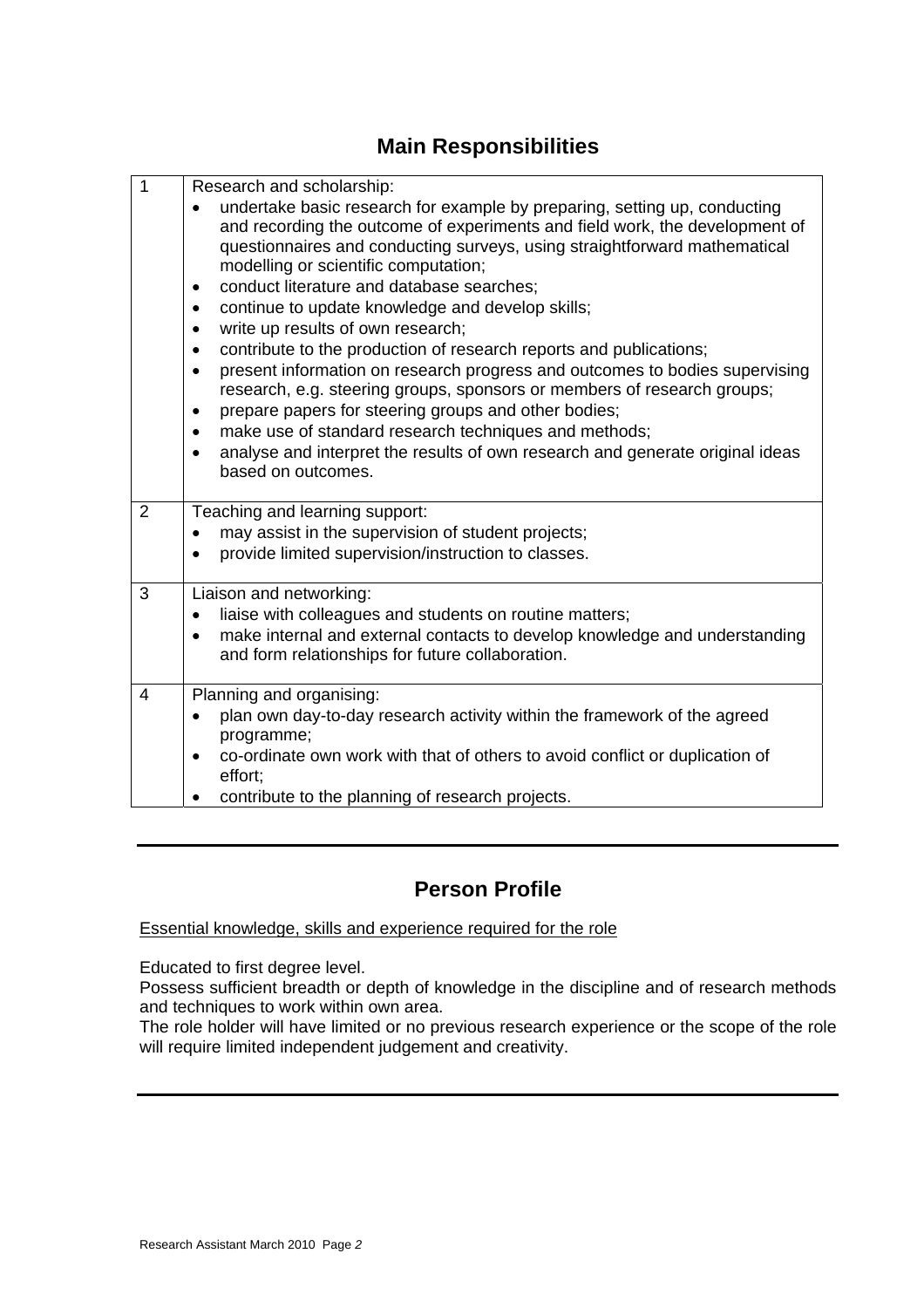## **Key Contacts**

| Key contact(s)<br>Academic supervisor                                             | Purpose of contact<br>Support and guidance in<br>research | Frequency of contact<br>Daily |
|-----------------------------------------------------------------------------------|-----------------------------------------------------------|-------------------------------|
| Academic and research staff<br>within research group and/or<br>department/faculty | Exchange of information                                   | Daily                         |
| Postgraduate students                                                             | Exchange of information                                   | Daily                         |
| Academic staff from other<br>institutions                                         | Exchange of research<br>information                       | Weekly                        |
| Support staff                                                                     | Using libraries, laboratories,<br>computing provision     | Weekly                        |

### **Service Delivery**

Responding to requests for data analysis and reporting outcomes. Provides limited administrative support to colleagues/Principal Investigator.

## **Decision Making**

(i) Decisions taken by the role-holder without reference to others

Takes decisions in relation to research project(s) e.g. methodologies/technique to use for own research.

(ii) Decisions taken by the role-holder in collaboration with others

With colleagues in research team /supervisor on the direction of the research project. Some purchasing decisions covering materials/equipment in common use.

(iii) Decisions taken by others following advice or input by the role-holder

Contributes to decisions affecting the work of the team.

## **Problem Solving**

Use initiative and creativity to solve routine problems in relation to the research project, e.g. methodological/technical problems.

Refer more difficult problems to supervisor.